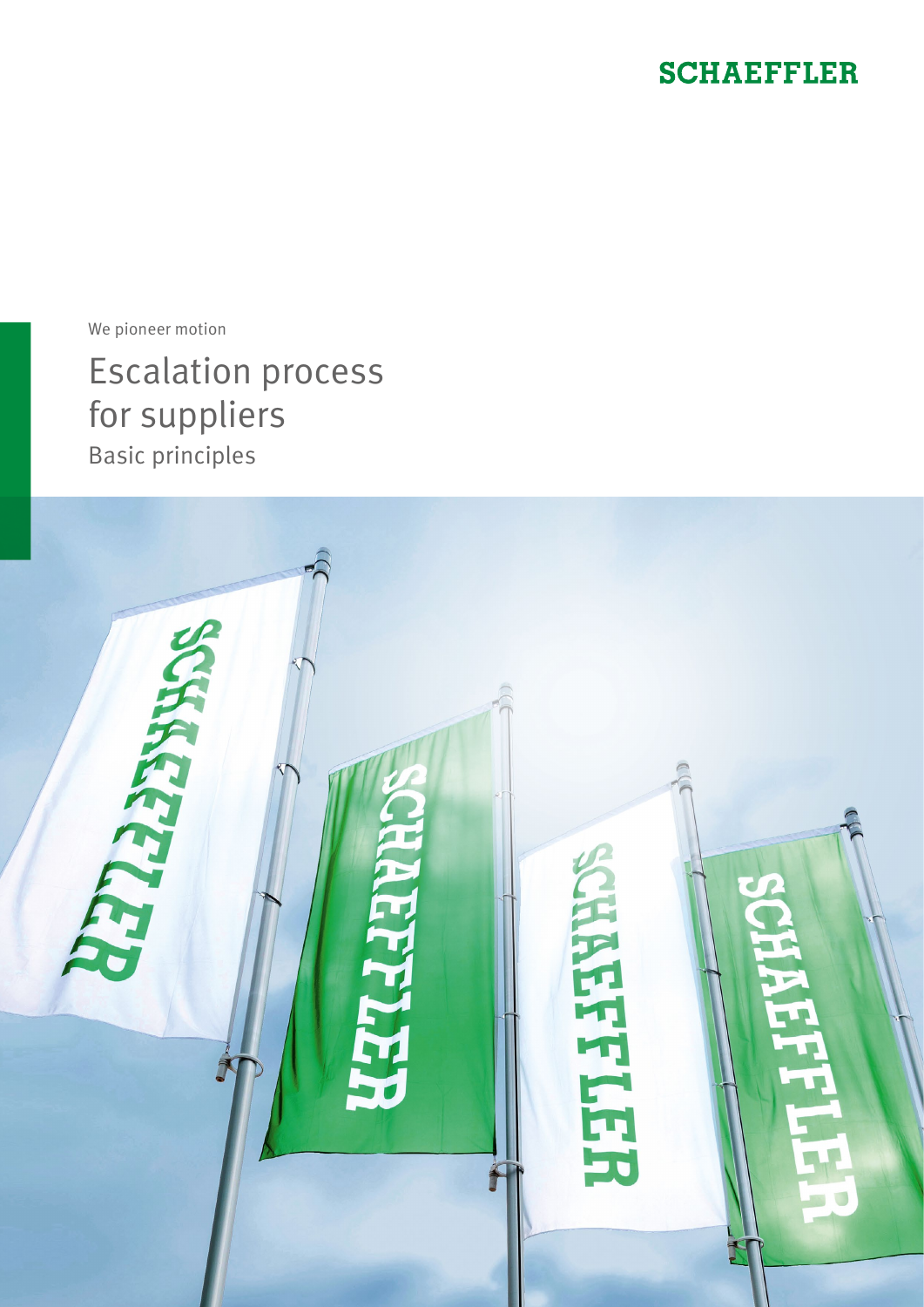### Content

| 1. | <b>Scope</b>                                      | 3 |
|----|---------------------------------------------------|---|
| 2. | <b>Purpose</b>                                    | 3 |
| 3. | <b>Escalation Levels</b>                          | 4 |
|    | 3.1 Standard Process                              | 4 |
|    | 3.2 Escalation Level E1 - Intensified Process     | 4 |
|    | 3.3 Escalation Level E2 - Warning                 | 4 |
|    | 3.4 Escalation Level E3 - New Business Hold (NBH) | 5 |
|    | 3.5 Escalation Level E4 - Phase Out               | 5 |
| 4. | <b>Conditions</b>                                 | 6 |
|    | 4.1 Controlled Shipping Level 1 (CSL 1)           | 6 |
|    | 4.2 Controlled Shipping Level 2 (CSL 2)           | 6 |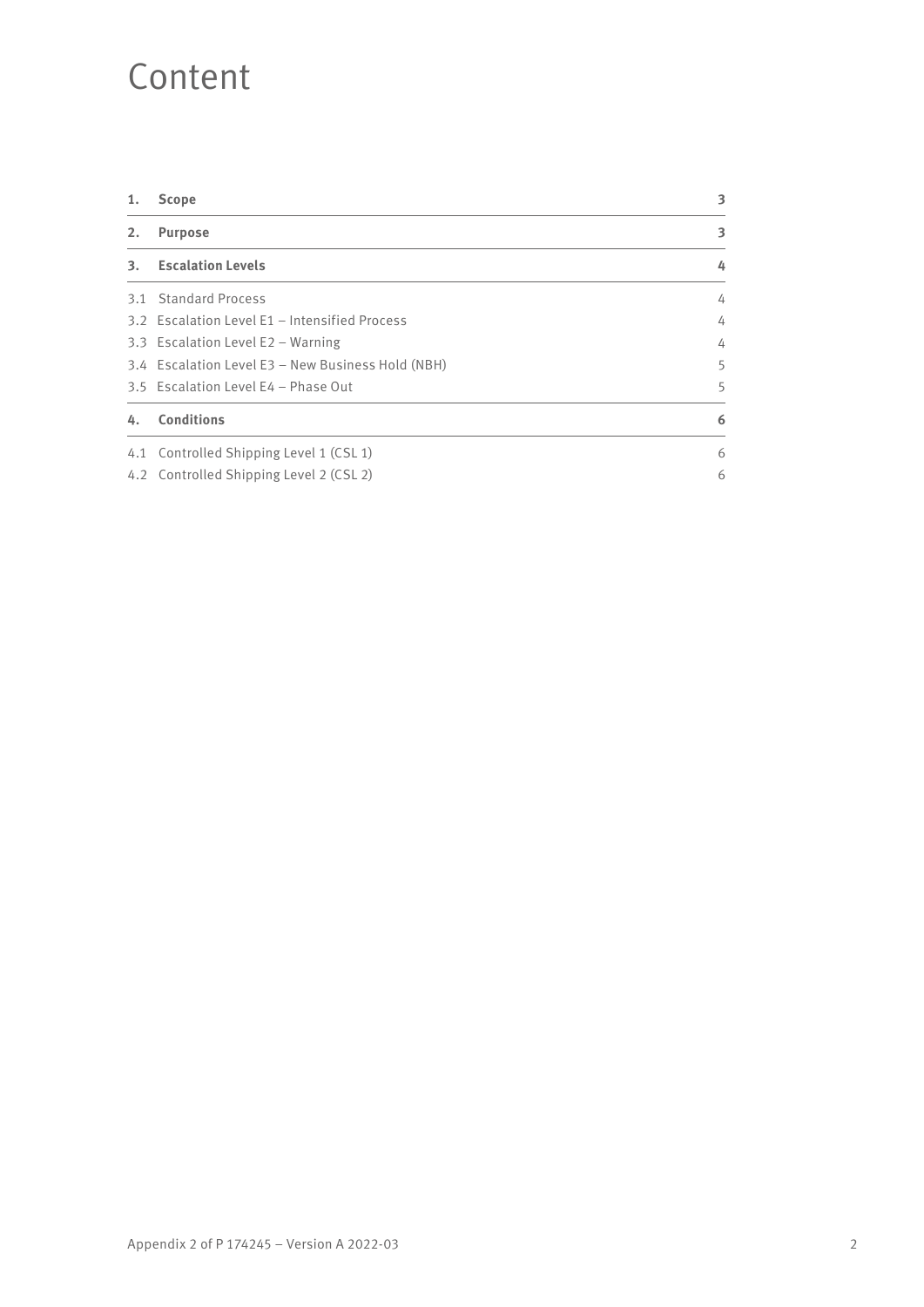# 1. Scope

This document describes the Schaeffler escalation process for suppliers and is therefore addressed to all suppliers of the Schaeffler Group.

The escalation process is used for suppliers of the final relevant products and services, such as coating or heat treatment, and can also be applied in other business areas.

# 2. Purpose

The escalation process is used to deal with suppliers when deviations are identified. Deviations can arise for quality, logistics or commercial reasons and can lead to the declaration of escalation levels with corresponding conditions. As part of the escalation levels, increased requirements must be placed on the inspection of the delivered products and suitable remedial measures must be initiated.

Graphical presentation of escalation process

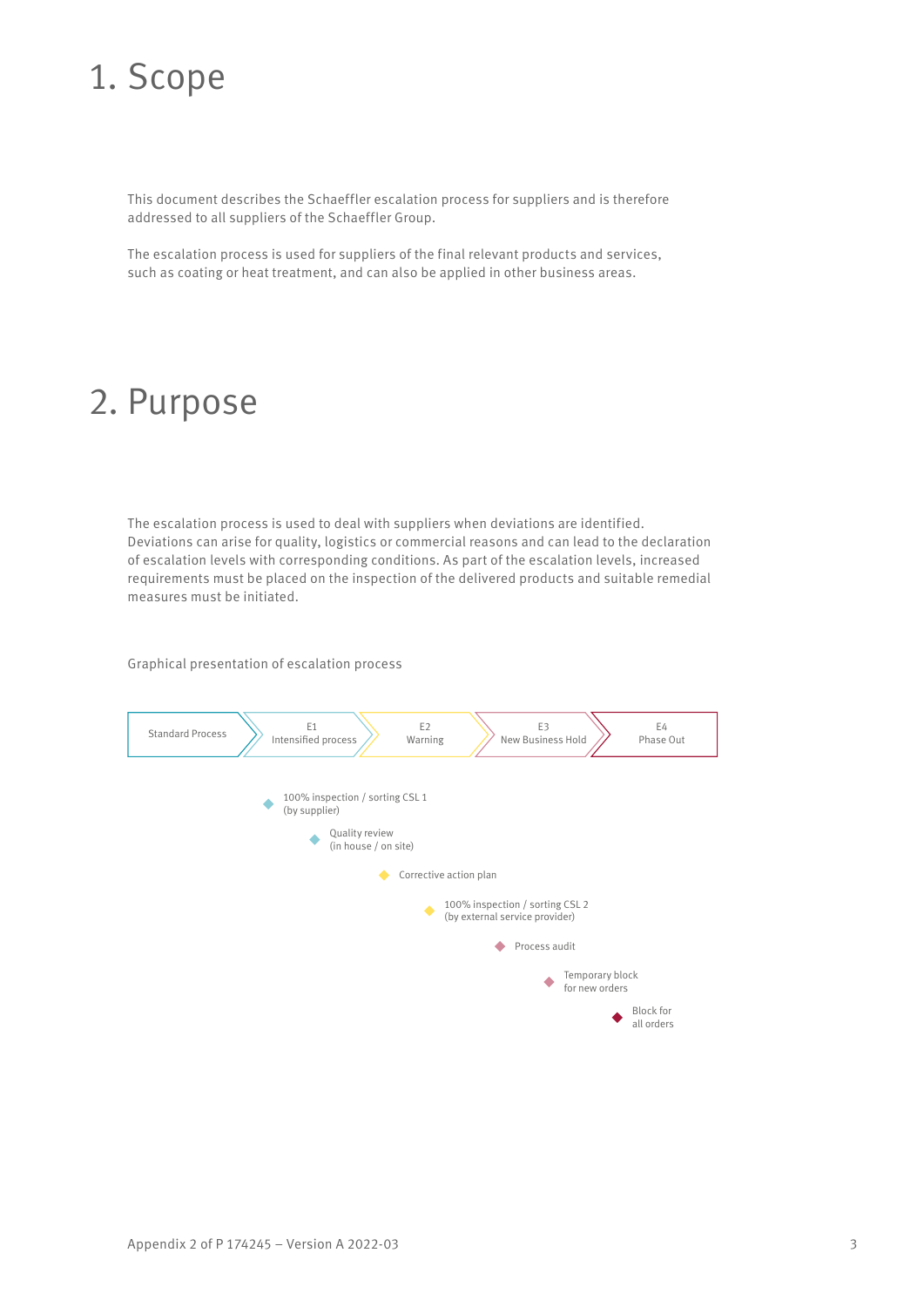# 3. Escalation Levels

The escalation levels are generally processed consecutively. In the case of particularly critical circumstances or for strategic reasons (e.g. overall situation with a supplier), a higher escalation level can also be declared directly.

#### **3.1 Standard Process**

In standard process (no escalation level), deliveries are checked by Schaeffler using standard dynamic incoming inspection and rejected in the event of deviations from the specification.

Following a rejection, the relevant quality assurance department at receiving Schaeffler plant can ask the supplier to carry out a special inspection for individual deliveries, e. g. check the next three deliveries in full, by means of a formless inspection report. This request applies to the rejected characteristic and the rejected product.

#### **3.2 Escalation Level E1 – Intensified Process**

In the event of cumulative quality problems caused by the supplier, Schaeffler can place increased requirements on the inspection of the goods. Therefore, the relevant purchasing department at receiving Schaeffler plant declares escalation level E1 and notifies the supplier's Executive Board formally by a Status Report.

If, as a result of introducing suitable corrective measures, the supplier met the conditions stipulated by Schaeffler during the defined period, a Status Report is issued to withdraw the escalation (to standard process).

#### **3.3 Escalation Level E2 – Warning**

If the supplier causes further quality problems during the time that he is assigned to escalation level E1, Schaeffler can escalate this further. Therefore, the Schaeffler purchasing department declares escalation level E2 and notifies the supplier's Executive Board formally by a Status Report.

In the event of particularly critical defects, escalation level E2 can be declared without prior E1 classification.

If, as a result of introducing suitable corrective measures, the supplier met the conditions stipulated by Schaeffler during the defined period, a Status Report is issued to withdraw the escalation (to standard process).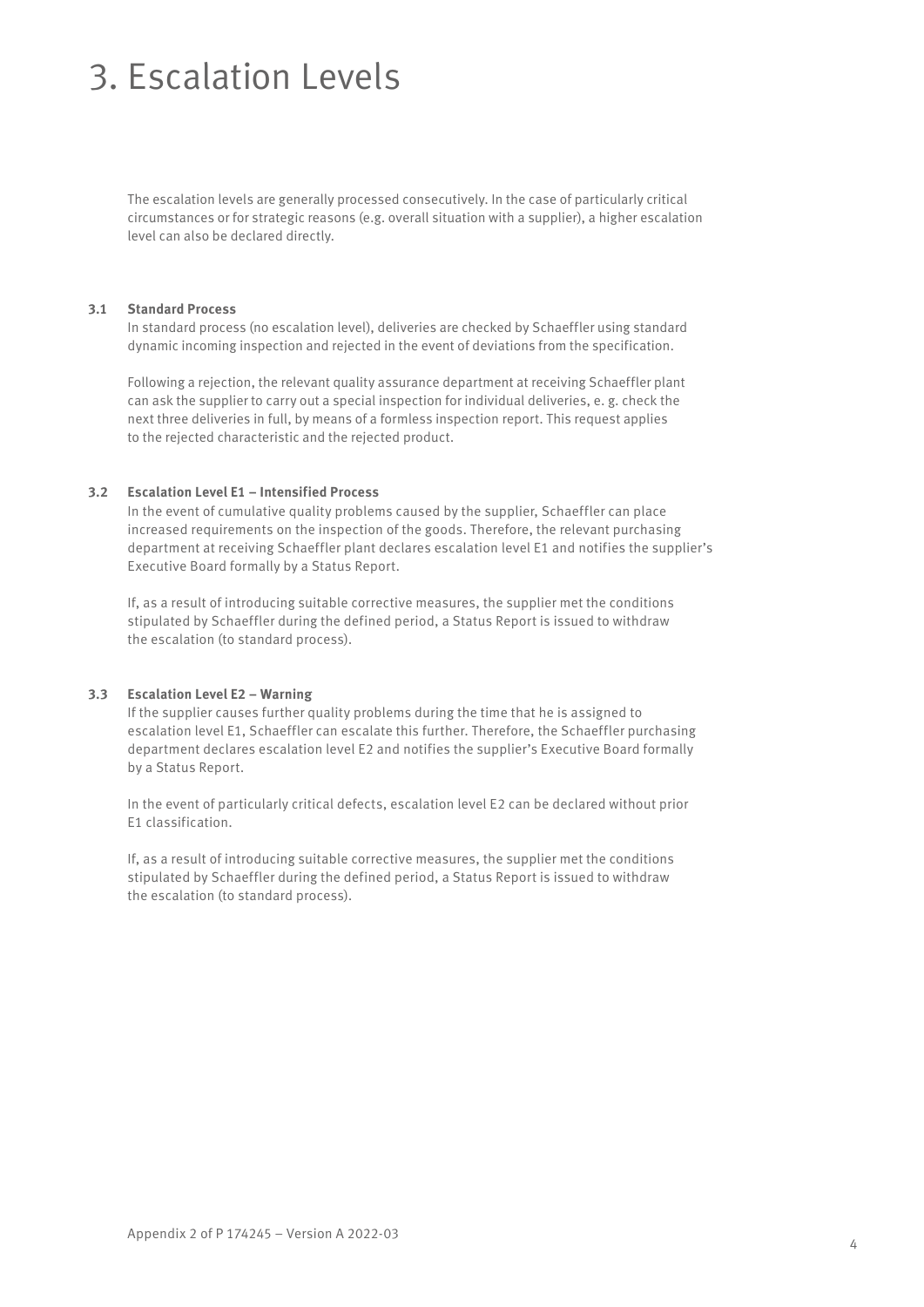#### **3.4 Escalation Level E3 – New Business Hold (NBH)**

If there is no significant improvement in quality upon completing all the activities, or if the time period in escalation level E2 is too long, the status New Business Hold (NBH) is assigned to temporarily block the supplier for orders involving new projects. The supplier is notified of this in a formal Status Report letter from Schaeffler purchasing department, which also defines the criteria that must be met in order before the New Business Hold status can be lifted.

Other reasons for issuing the New Business Hold status include:

- Certification of the quality management system expired more than six months ago or is invalid
- Insufficient cooperation from the supplier as regards taking the necessary corrective measures
- Inadequate supply reliability

The New Business Hold status is only withdrawn once the effectiveness of the defined measures has been checked by Schaeffler. This is announced by Schaeffler purchasing department with a Status Report.

### **3.5 Escalation Level E4 – Phase Out**

If, in spite of support from Schaeffler, there is no significant improvement in quality and conditions are not met, the supplier is replaced and permanently excluded from any business as soon as possible.